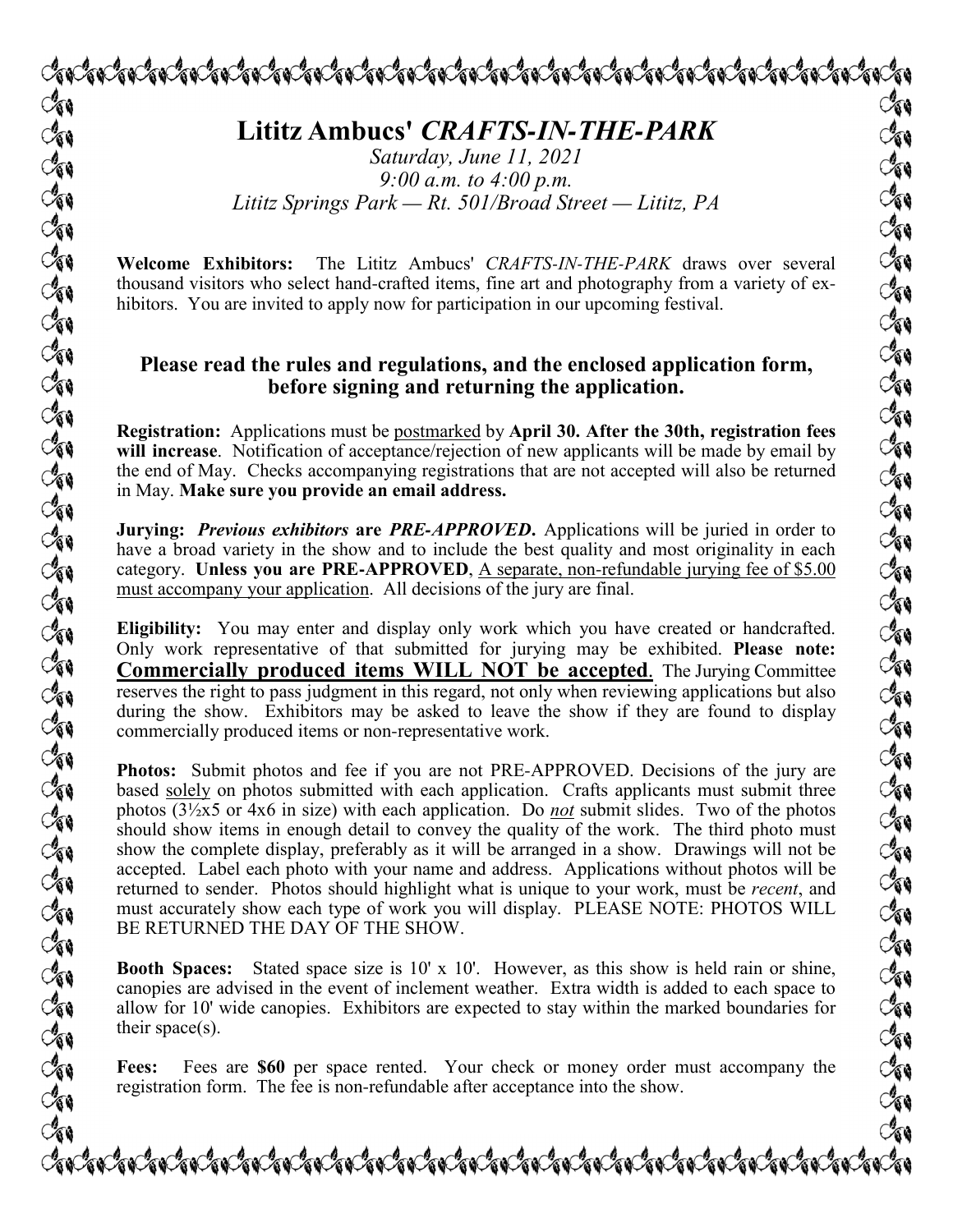

runununun ruuuruuruu LALANANI **POSTER** You can reproduce the flier to use as a poster to promote the show. THANKS!<u>ummmmmmmmmmm</u>